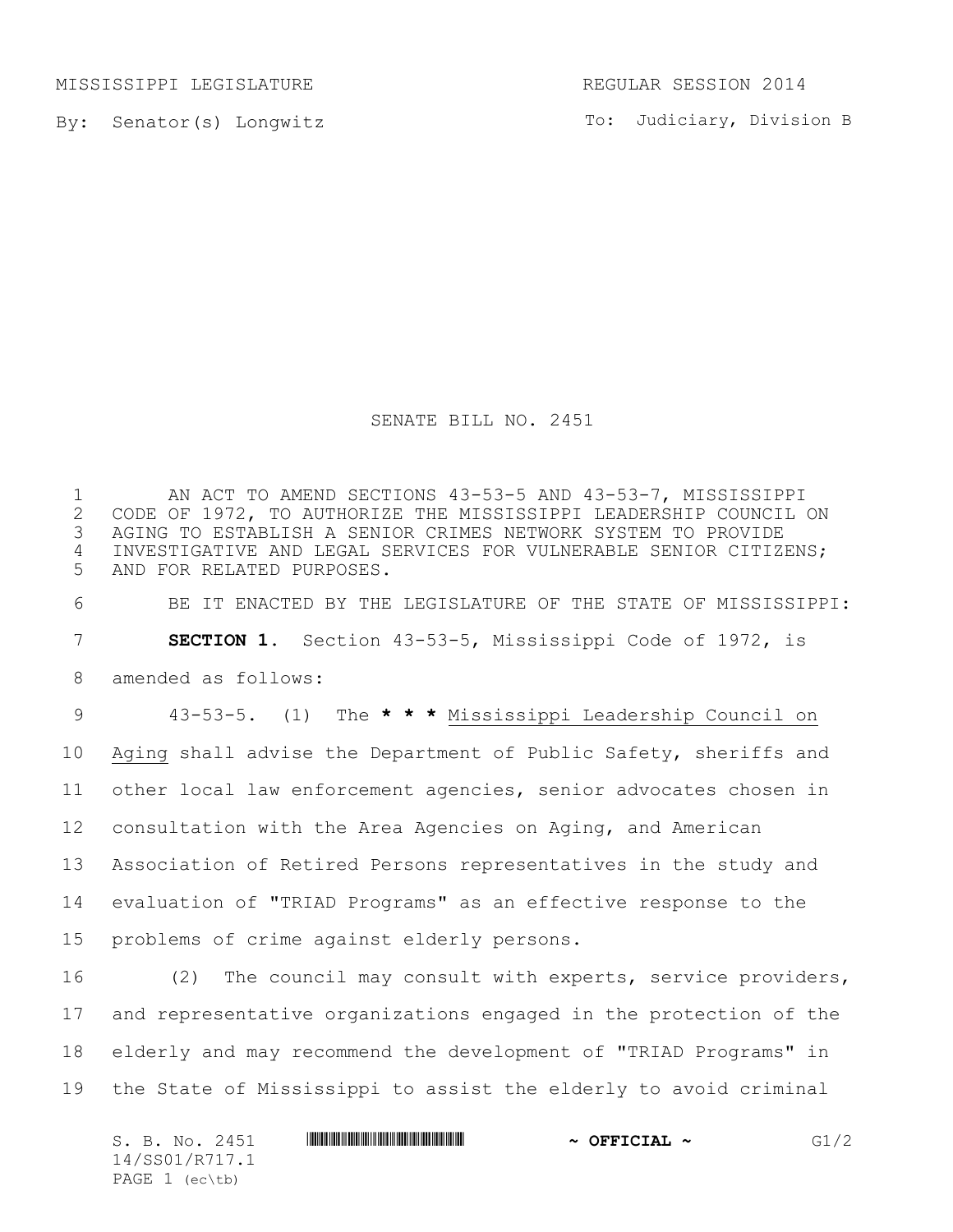victimization through the coordinated efforts of state, county and local law enforcement agencies and organizations which provide services for the elderly.

 (3) The council may recommend policies and programs to assist law enforcement agencies to implement "TRIAD Programs," including training and crime prevention standards and technical assistance. Such recommendations may include the following:

 (a) The establishment of a statewide central clearinghouse for information and education materials.

 (b) The development of innovative community police programs for the elderly.

 (c) The provision of assistance by the council in the development and delivery of training for law enforcement professionals involved in the "TRIAD Programs," including, but not limited to, the following subjects:

 (i) Crimes against the elderly and the protection of elderly persons.

 (ii) Police sensitivity to the needs of elderly persons as victims, witnesses or victims of "vicarious victimization," which impairs the quality of life.

 (iii) Availability of social and human services. (d) The provision of assistance to state and local law enforcement officials and to nonprofit corporations and organizations with respect to effective policies and responses to crime against elderly persons.

S. B. No. 2451 \*SS01/R717.1\* **~ OFFICIAL ~** 14/SS01/R717.1 PAGE 2 (ec\tb)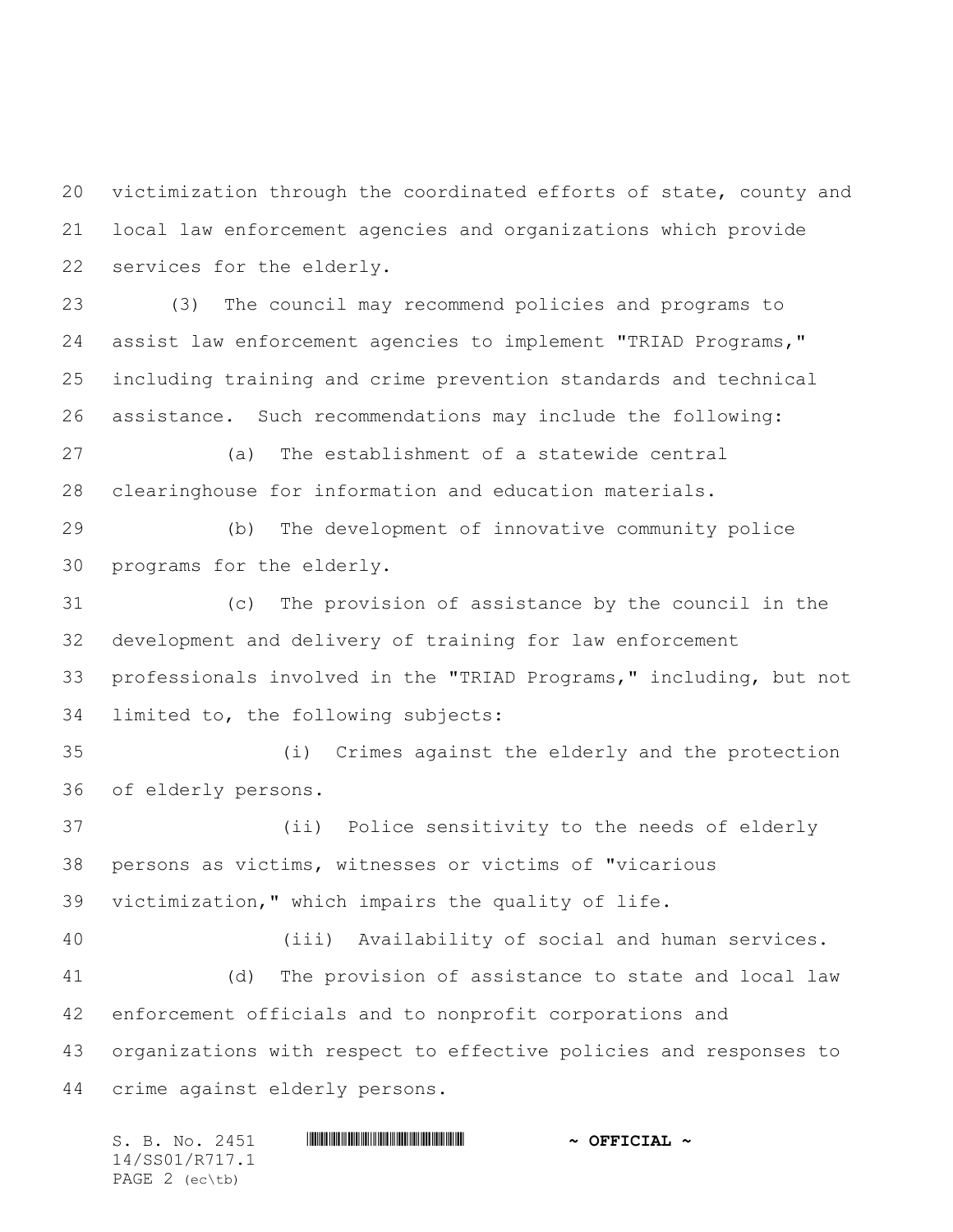(e) The promotion and facilitation of cooperation among state agencies and local government.

 (f) The promotion of effective advocacy services to protect and assist elderly persons and elderly victims of crime.

 (g) The evaluation of the relationship between crimes against elderly persons and other problems confronting elderly persons and the making of recommendations for effective policy responses.

(h) The collection of statistical data and research.

 (i) The establishment of rules and regulations necessary to carry out the above.

 For purposes of this act, "TRIAD Program" means the triad cooperative model developed by the American Association of Retired Persons, the National Sheriff's Association and the International Association of Chiefs of Police, which calls for the participation of the sheriff, at least one (1) police chief, at least one (1) member of the American Association of Retired Persons and a representative of at least one (1) senior citizens' organization within a county and may include participation by coalitions of law enforcement, victims' services and senior citizen advocate organizations. If there is not both a sheriff and a police chief in a county or if the sheriff or a police chief does not participate, a TRIAD may include in the place of the sheriff or police chief other members of the criminal justice system, such as a district attorney.

14/SS01/R717.1 PAGE 3 (ec\tb)

S. B. No. 2451 \*SS01/R717.1\* **~ OFFICIAL ~**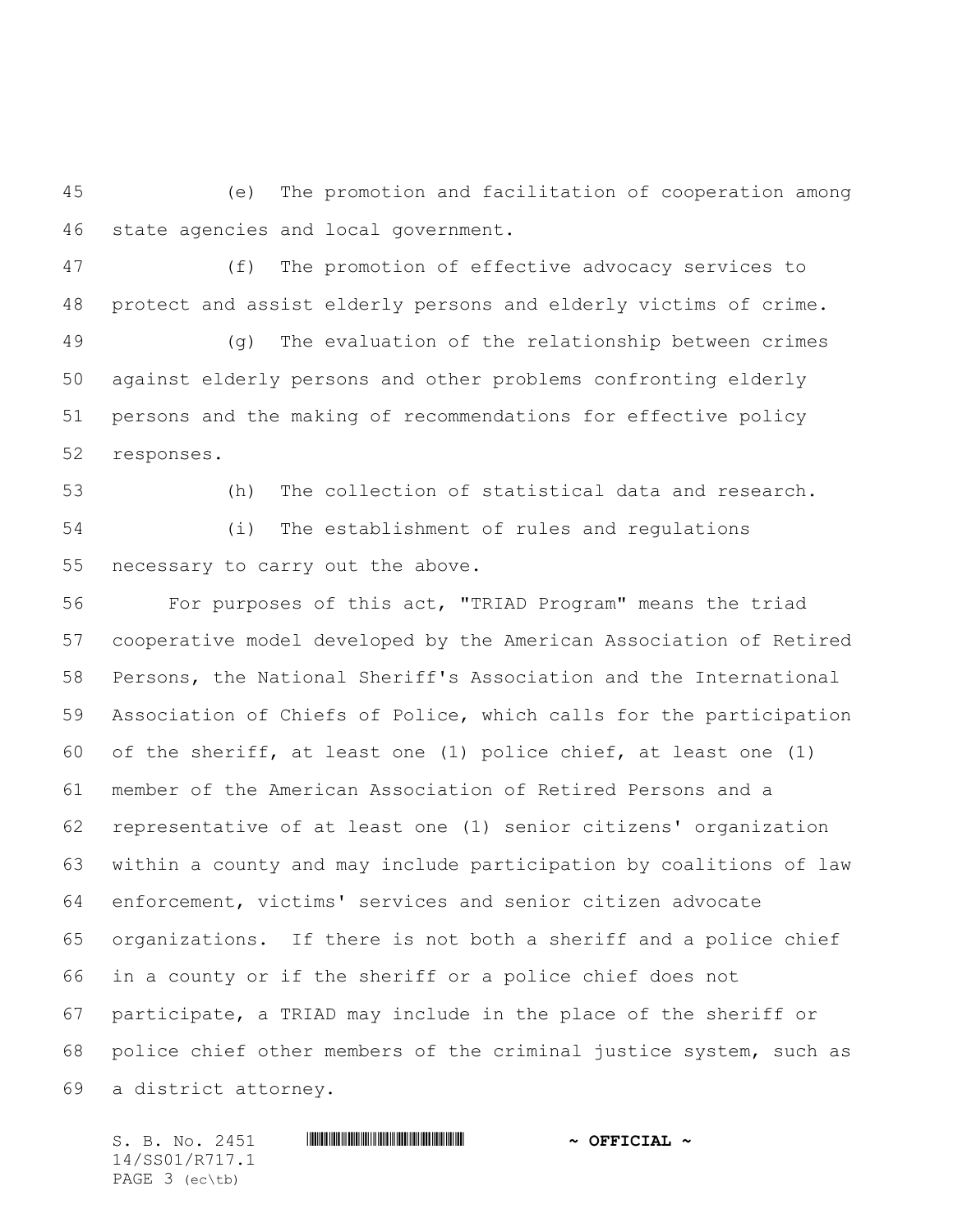| 70 | The Mississippi Leadership Council on Aging is<br>(4)              |
|----|--------------------------------------------------------------------|
| 71 | authorized to establish a Mississippi Senior Protection Unit in    |
| 72 | the Division of Aging and Adult Services, pursuant to specific     |
| 73 | appropriation by the Legislature, to protect and serve Mississippi |
| 74 | senior citizens and to investigate and prosecute crimes against    |
| 75 | Mississippi vulnerable senior citizens and elder abuse. "Elder     |
| 76 | abuse" for these purposes, is defined as mental, physical, sexual  |
| 77 | and financial crimes committed against those persons over the age  |
| 78 | of sixty (60) occurring in the State of Mississippi. The Unit      |
| 79 | shall provide the following services:                              |
| 80 | Establish a Senior Crimes Network Program;<br>(a)                  |
| 81 | Train rural law enforcement in senior crime<br>(b)                 |
| 82 | investigation and successful criminal prosecution;                 |
| 83 | (c) Offer legal advice from a licensed attorney or law             |
| 84 | student referred by the Mississippi College or University of       |
| 85 | Mississippi School of Law;                                         |
| 86 | Establish a statewide toll free help line and<br>(d)               |
| 87 | on-line service for the reporting of elder abuse;                  |
| 88 | (e) Raise awareness and recognition of senior crime                |
| 89 | issues to the public;                                              |
| 90 | Enter into an agreement with Hinds Community<br>(f)                |
| 91 | College for administrative, office, travel and training services   |
| 92 | for the senior crime network program;                              |
| 93 | (g) Solicit private donor and foundation funding to                |
| 94 | continue the senior crimes network services.                       |
|    | S. B. No. 2451<br>$\sim$ OFFICIAL $\sim$                           |

14/SS01/R717.1 PAGE 4 (ec\tb)